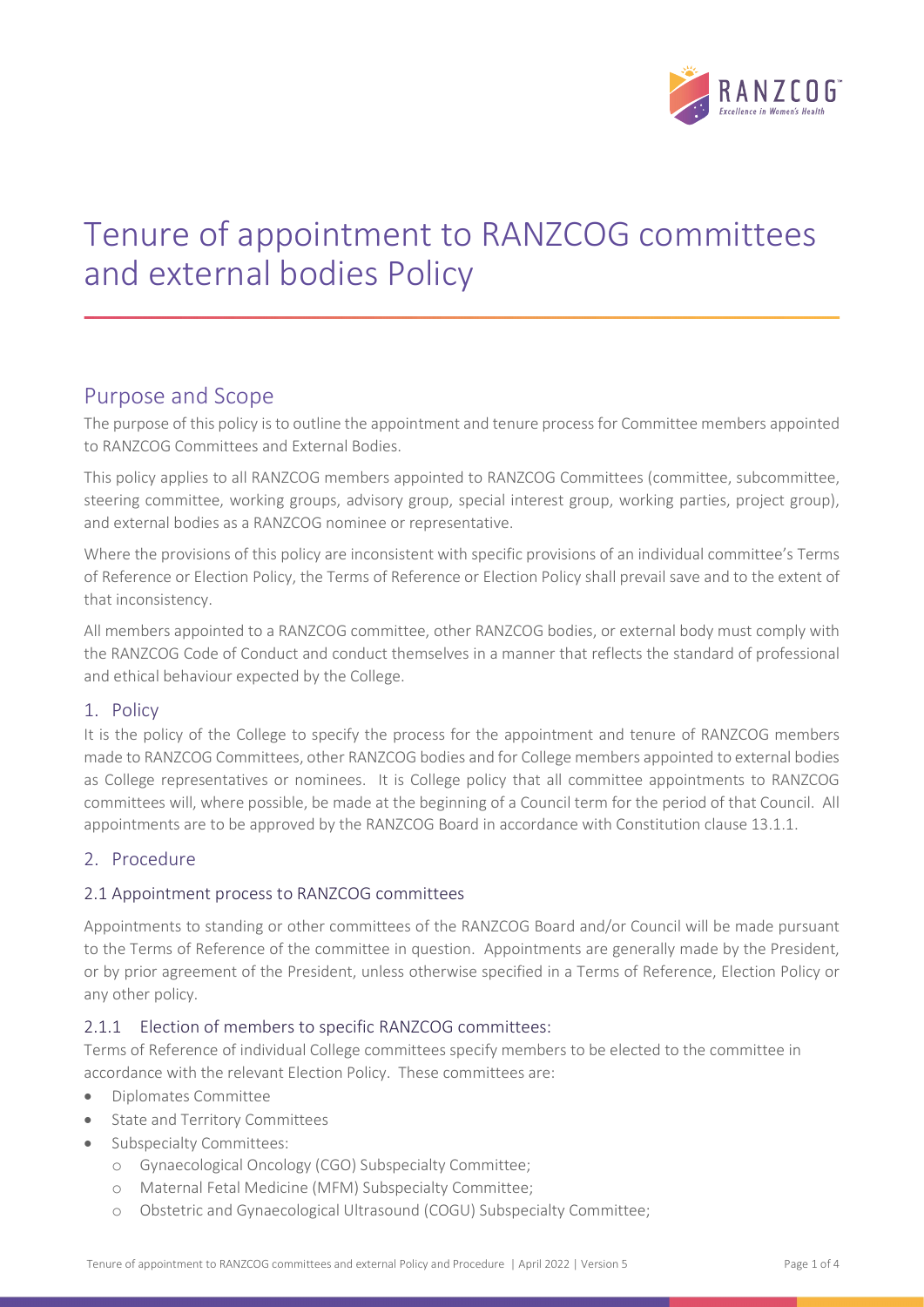

- o Reproductive Endocrinology and Infertility (CREI) Subspecialty Committee; and
- o Urogynaecology (CU) Subspecialty Committee
- Te Kāhui Oranga ō Nuku
- Trainees Committee

## 2.1.2 Expression of Interest appointments to other RANZCOG bodies

Membership appointments to other RANZCOG bodies may be undertaken by an Expression of Interest (EOI) process as approved by that body's chair and the President.

#### 2.1.3 Consumer Representatives

Consumer Representatives will be appointed to certain committees as detailed in, and in accordance with, the Consumer, Community and Other External Representatives on RANZCOG Council and Committees Appointment and Remuneration Policy.

### 2.2 Tenure on RANZCOG committees

The term of appointment to RANZCOG committees shall be for a period of two years from the commencement of the Twelfth RANZCOG Council and all subsequent Council terms thereafter .

A Transitional Provision will apply from the commencement of the Twelfth RANZCOG Council for current-serving individuals to ensure they will not be disadvantaged by the change of their term of office options from three years to two years.

Where an appointment is made during the period of a RANZCOG Council, the appointment shall be for the remainder of that Council term. Such a period shall count as a term for the purpose of determining the maximum consecutive period that an individual shall be permitted to serve on any particular committee.

#### 2.2.1 Committee Members

Appointees shall not serve as a general member on a committee for more than three (3) consecutive two-year terms, unless an Election Policy or Transitional Provision or Terms of Reference prevails.

2.2.1.1 Transitional Provision – Committee Members

- (a) at the commencement of the Twelfth Council in November 2021, committee members who were first appointed in 2016 and have served consecutive terms may stand for re-appointment and serve an additional two-year term. If re-appointed, the committee member may serve a maximum consecutive period of seven years as a committee member; and
- (b) at the commencement of the Thirteenth Council in November 2023, committee members who were first appointed in 2018 and have served consecutive terms may stand for re-appointment and serve an additional two-year term. If re-appointed, the committee member may serve a maximum consecutive period of seven years as a committee member.

#### 2.2.2 Committee Chairs

Appointment to the position of Chair of a RANZCOG Committee shall be considered to be a new appointment in addition to the maximum consecutive terms served as a general member. An individual will be able to serve a maximum of one (1) additional two-year term as a committee Chair unless an Election Policy or Terms of Reference prevails. Therefore, the maximum consecutive period that an individual may serve on the committee is four (4) two-year terms, where three (3) terms have been served as a general member, prior to one term being served as Chair.

2.2.2.1 Transitional Provision – Committee Chairs

(a) at the commencement of the Twelfth Council in November 2021, committee members who were first appointed in 2014 and have served consecutive terms may stand for re-appointment and serve an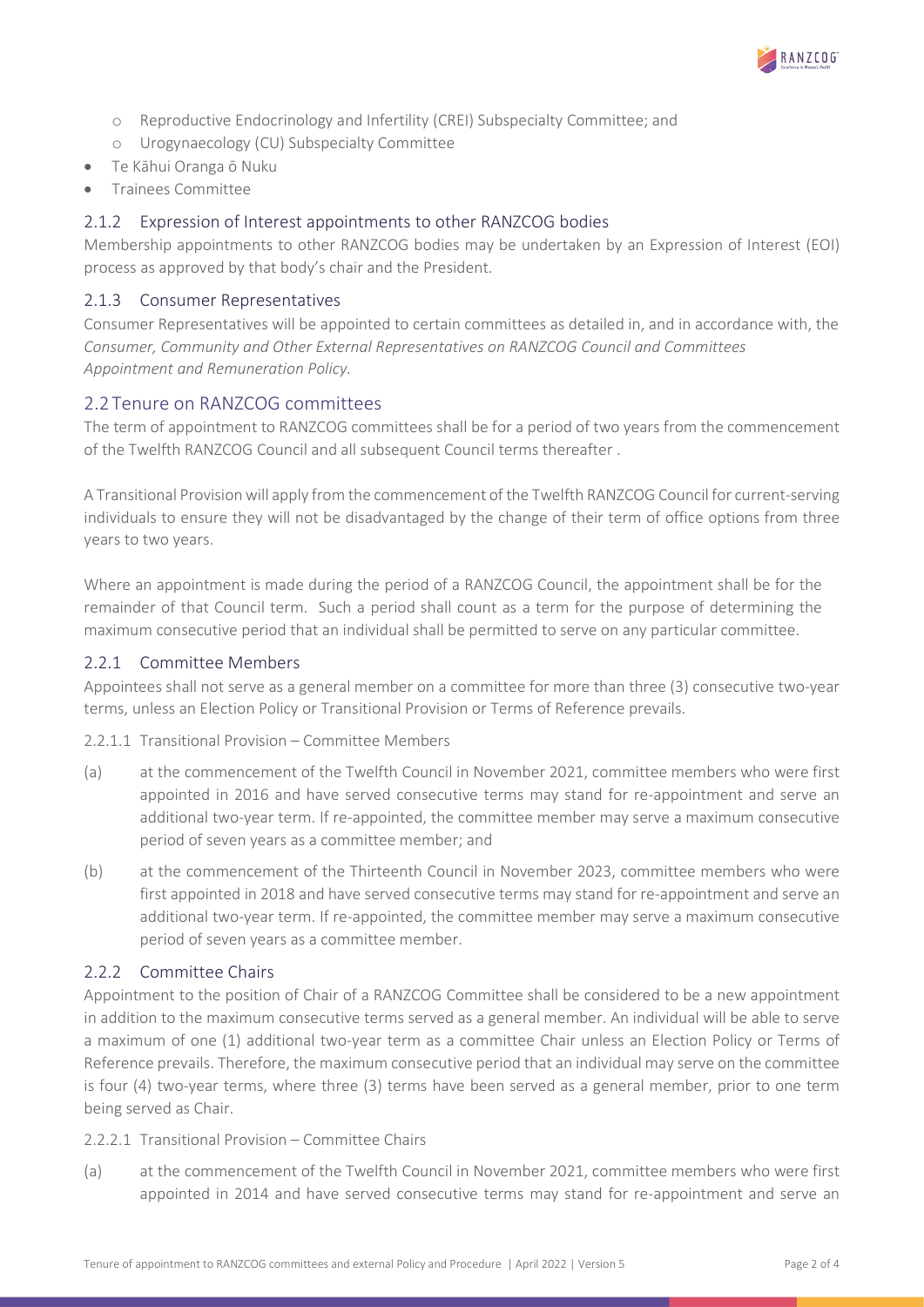

additional two-year term. If re-appointed, the committee chair may serve a maximum consecutive period of nine years as a committee member, where three (3) terms have been served as a general member, and one term being served as Chair; and

(b) at the commencement of the Thirteenth Council in November 2023, committee chairs who were first appointed in 2016 and have served consecutive terms may stand for re-appointment and serve an additional two-year term. If re-appointed, the committee chair may serve a maximum consecutive period of nine years as a committee member, where three (3) terms have been served as a general member, and one term being served as Chair.

#### 2.2.3 Maximum Term

For the avoidance of doubt, the maximum consecutive period that an individual may serve on a RANZCOG committee is four consecutive terms, where three terms have been served as a general member prior to one term being served as Chair, unless an Election Policy or Terms of Reference prevails.

Where an individual serves fewer than three consecutive terms as a general member of the committee prior to an appointment as Chair, the individual must nevertheless retire from the committee at the conclusion of his or her appointment as Chair. Following completion of his or her term of office (i.e., three terms), the Chair shall not be eligible for re-appointment to the committee for one additional term; however, a retiring Chair may serve as an ex-officio member of that committee if he or she is elected to the RANZCOG Board.

#### 2.3Appointment of RANZCOG nominees on external bodies

Requests for College nominees to external bodies will be considered by the RANZCOG President for approval in consultation with the CEO or relevant State and Territory Committee or Te Kāhui Oranga ō Nuku as considered appropriate to the request in line with the RANZCOG Nominees on External Bodies Guideline.

Unless precluded by statutory provision or other aspects of the terms of their appointment being considered acceptable by the Board, all RANZCOG appointees to external bodies shall be required to sign and abide by the contents of the standard College Deed of Undertaking in relation to their appointment.

All appointments to external bodies must be advised to the Team Lead, Executive Office & Advocacy, for inclusion on the register maintained for this purpose.

The tenure of such appointments will generally follow the terms of reference of the external body in question; however, the Board may, from time to time review the appointments to all external bodies at the commencement of each Council term, and may, following consultation with others as considered relevant, request that the appointed representative stand down as a RANZCOG representative.

# 3. Related RANZCOG documents

- Terms of Reference of individual committees
- Deed of undertaking in relation to appointment as a RANZCOG nominee / representative
- RANZCOG Constitution
- RANZCOG Code of Conduct
- RANZCOG Organisational Values
- Election of State and Territory Committee and Te Kāhui Oranga ō Nuku members Policy and Procedure
	- o Election of Representatives onto the Diplomates Committee Policy and Procedure
	- o Election of Representatives onto RANZCOG Trainees' Committee Policy and Procedure
	- o Election of Representatives onto Subspecialty Committees Policy and Procedure:
		- Gynaecological Oncology Subspecialty Committee
		- Maternal Fetal Medicine Subspecialty Committee
		- Obstetric and Gynaecological Ultrasound Subspecialty Committee
		- Reproductive Endocrinology and Infertility Subspecialty Committee